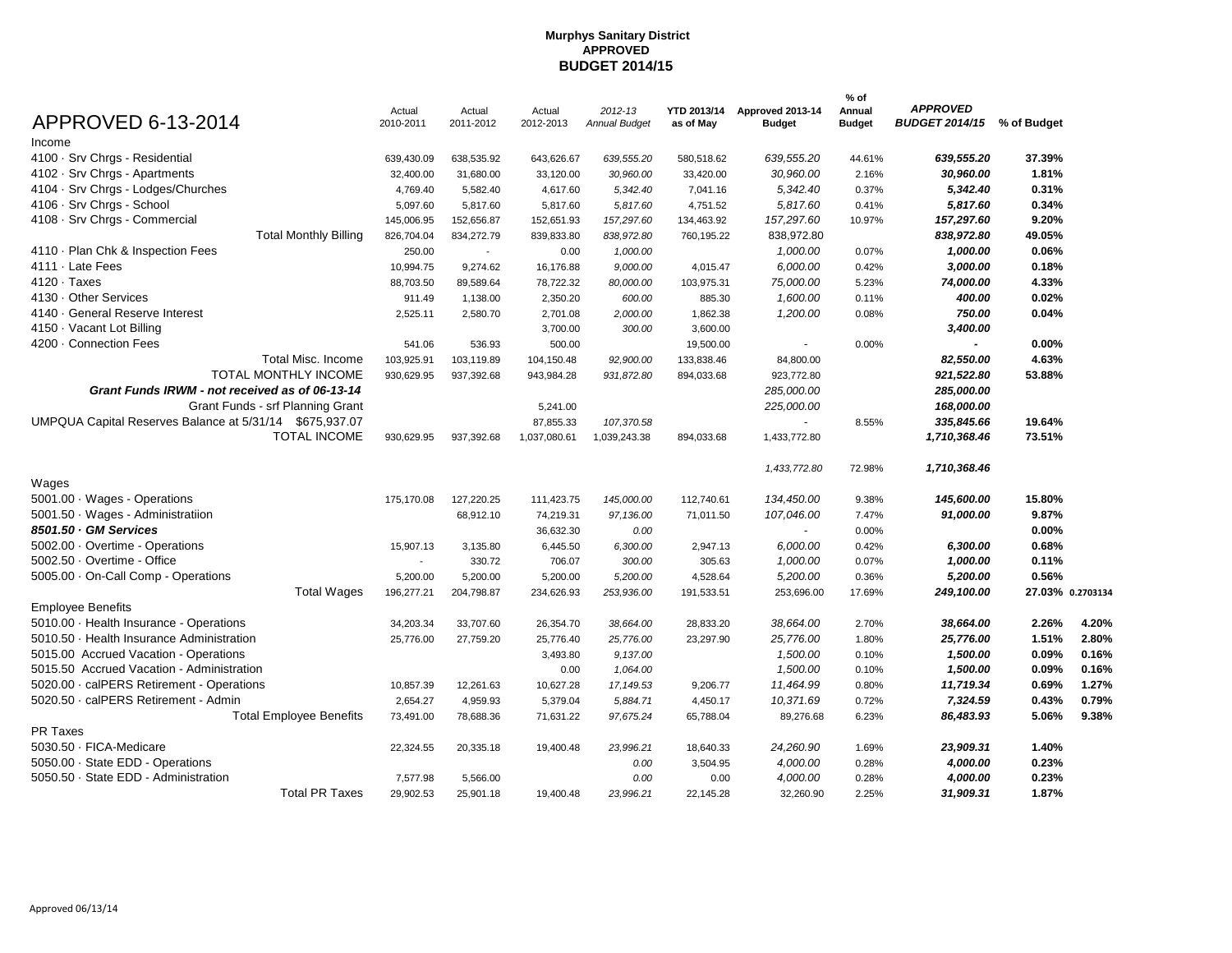|                                                  | Actual     | Actual     | Actual     | $2012 - 13$          | YTD 2013/14 | Approved 2013-14 | % of<br>Annual | <b>APPROVED</b>       |             |
|--------------------------------------------------|------------|------------|------------|----------------------|-------------|------------------|----------------|-----------------------|-------------|
| APPROVED 6-13-2014                               | 2010-2011  | 2011-2012  | 2012-2013  | <b>Annual Budget</b> | as of May   | <b>Budget</b>    | <b>Budget</b>  | <b>BUDGET 2014/15</b> | % of Budget |
| <b>Workers' Compensation</b>                     |            |            |            |                      |             |                  | 0.00%          |                       | $0.00\%$    |
| 5040.00 · Workers' Comp - Operation              | 6,748.18   | 11,889.95  | 16,699.30  | 15,462.66            | 13,113.00   | 18,820.80        | 1.31%          | 19,000.00             | 1.11%       |
| 5040.50 · Workers' Comp - Administration         | 281.78     | 669.00     | 609.26     | 573.32               | 446.05      | 624.20           | 0.04%          | 1.200.00              | 0.07%       |
| Total Workman's Comp                             | 7,029.96   | 12,558.95  | 17,308.56  | 16,035.98            | 13,559.05   | 19,445.00        | 1.36%          | 20,200.00             | 1.18%       |
| TOTAL EMPLOYEE                                   | 306,700.70 | 321,947.36 | 342,967.19 | 391,643.43           | 293,025.88  | 394,678.58       | 27.53%         | 387,693.24            | 22.67%      |
| <b>OPERATIONS - Maint &amp; Repairs - Other</b>  |            |            |            |                      |             |                  |                |                       |             |
| 6001.10 · R&M - Collection - Smoke Testing-Video | 18,956.80  | 7,443.01   | 6,315.97   | 8,000.00             | 10,154.93   | 28,000.00        | 1.95%          | 25,000.00             | 1.46%       |
| $6001.20 \cdot R$ &M - Treatment                 | 8,652.99   | 6,355.58   | 7,699.42   | 8,000.00             | 5,880.55    | 9,000.00         | 0.63%          | 9,000.00              | 0.53%       |
| $6002.40 \cdot R$ &M - Truck                     | 2,465.98   | 1,693.77   | 2,442.19   | 2,000.00             | 2,513.78    | 2,000.00         | 0.14%          | 3,000.00              | 0.18%       |
| $6003.40 \cdot R$ &M - Tractor                   | 173.37     | 30.63      | 2,199.35   | 2,000.00             | 33.59       | 2,000.00         | 0.14%          | 3,000.00              | 0.18%       |
| 6004.40 · R&M - Elect eel - Trailer pump         | 482.08     | 554.50     | 0.00       | 0.00                 | 0.00        | 200.00           | 0.01%          | 1,000.00              | 0.06%       |
| 6005.40 · R&M - Hydro Equipment                  | 840.29     | 921.60     | 1,339.54   | 1,000.00             | 141.34      | 1,000.00         | 0.07%          | 500.00                | 0.03%       |
| 6006.40 · R&M - Sml Tools & Equipment            | 364.72     | 6,951.28   | 535.40     | 1,500.00             | 732.75      | 3,066.00         | 0.21%          | 1,000.00              | 0.06%       |
| Total Maint & Repairs - Other                    | 31,936.23  | 23,950.37  | 20,531.87  | 22,500.00            | 19,456.94   | 45,266.00        | 3.16%          | 42,500.00             | 2.48%       |
| <b>OPERATIONS - Supplies</b>                     |            |            |            |                      |             |                  |                |                       |             |
| 6010.10 · Equipment Rental - Collections         | 1,419.65   | 565.00     |            | 1,000.00             | 0.00        | 750.00           | 0.05%          | 750.00                | 0.04%       |
| 6010.20 · Equipment Rental - Treatment           |            |            | 110.00     | 1,000.00             | 0.00        | 750.00           | 0.05%          | 750.00                | 0.04%       |
| 6011.00 · Gas-Oil-Fuel                           | 6,496.74   | 5,450.40   | 6,767.98   | 8,000.00             | 4,590.58    | 9,000.00         | 0.63%          | 10,000.00             | 0.58%       |
| 6011.40 · Gas-Oil-Fuel - Equipment               | 612.52     | 4,522.22   | 4,574.84   | 1,000.00             | 390.89      | 2,000.00         | 0.14%          | 2,000.00              | 0.12%       |
| 6012.10 · Supplies - Collection                  | 9,980.84   | 1,951.76   | 508.21     | 2,000.00             | 1,260.46    | 2,000.00         | 0.14%          | 2,000.00              | 0.12%       |
|                                                  |            |            |            |                      |             |                  |                |                       | 0.00%       |
| $6012.20 \cdot$ Supplies - Treatment             | 37, 165.23 | 44,771.71  | 32,045.27  | 26,000.00            | 16,571.49   | 30,000.00        | 2.09%          | 30,000.00             | 1.75%       |
| 6013.10 · Safety Supplies - Collection           | 134.99     | 26.56      | 0.00       | 1,000.00             | 275.75      | 950.00           | 0.07%          | 1,000.00              | 0.06%       |
| 6013.20 · Safety Supplies - Treatment            | 607.38     | 18.57      | 483.90     | 1,000.00             | 872.04      | 950.00           | 0.07%          | 1,000.00              | 0.06%       |
| 6014.00 · Small tools - Equipment                |            |            | 1,027.67   | 5,000.00             | 2,922.53    | 3,000.00         | 0.21%          | 3,500.00              | 0.20%       |
| $6015.00 \cdot$ Uniforms                         |            |            |            |                      |             |                  |                | 2,000.00              | 0.12%       |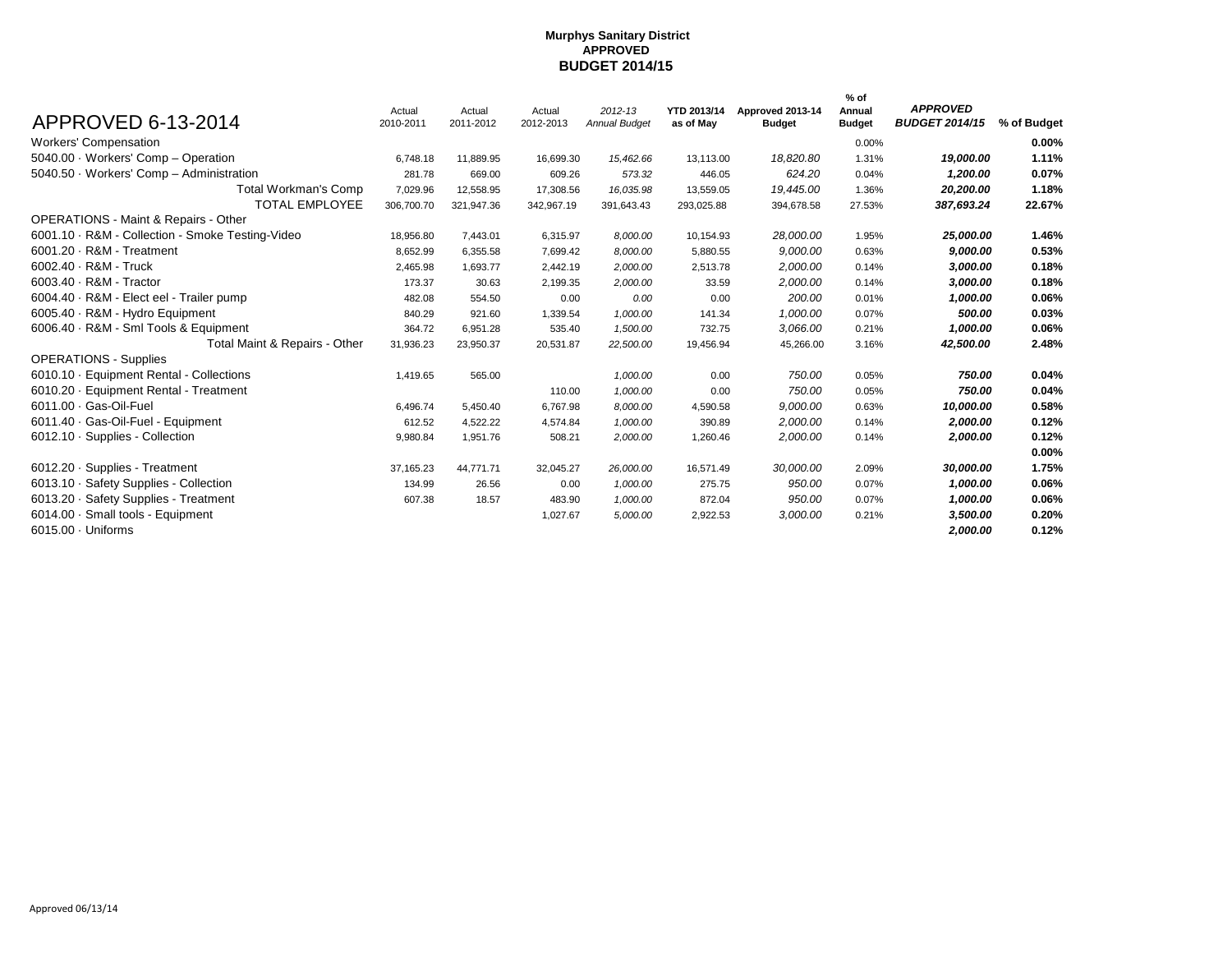| APPROVED 6-13-2014                                         | Actual<br>2010-2011 | Actual<br>2011-2012 | Actual<br>2012-2013 | 2012-13<br><b>Annual Budget</b> | YTD 2013/14<br>as of May | Approved 2013-14<br><b>Budget</b> | % of<br>Annual<br><b>Budget</b> | <b>APPROVED</b><br>BUDGET 2014/15 % of Budget |          |
|------------------------------------------------------------|---------------------|---------------------|---------------------|---------------------------------|--------------------------|-----------------------------------|---------------------------------|-----------------------------------------------|----------|
| <b>Total Supplies</b>                                      | 56,417.35           | 57,306.22           | 45,517.87           | 46,000.00                       | 26,883.74                | 49,400.00                         | 3.45%                           | 53,000.00                                     | 3.10%    |
| <b>OPERATIONS - Utilities</b>                              |                     |                     |                     |                                 |                          |                                   |                                 |                                               |          |
| 6021.10 · Electric - Water                                 | 1,372.94            | 1,937.25            | 2,021.52            | 2,500.00                        | 1,651.07                 | 2,500.00                          | 0.17%                           | 2,500.00                                      | 0.15%    |
| 6021.20 · Electric - Water                                 | 12,718.87           | 16,856.55           | 18,175.99           | 17,500.00                       | 21,528.54                | 19,000.00                         | 1.33%                           | 25,000.00                                     | 1.46%    |
| 6022.00 · Telephone - Cell                                 | 1,791.01            | 1,943.44            | 2,664.61            | 2,500.00                        | 2,343.38                 | 3,000.00                          | 0.21%                           | 3,000.00                                      | 0.18%    |
| <b>Total Utilities</b>                                     | 15,882.82           | 20,737.24           | 22,862.12           | 22,500.00                       | 25,522.99                | 24,500.00                         | 1.71%                           | 30,500.00                                     | 1.78%    |
| <b>OPERATIONS - Other</b>                                  |                     |                     |                     |                                 |                          |                                   |                                 |                                               |          |
| 6031.20 · Education Operations                             | 1,288.39            | 1,769.28            | 1,424.01            | 3,000.00                        | 2,726.62                 | 3,000.00                          | 0.21%                           | 4,000.00                                      | 0.23%    |
| 6032.20 · Research - Monitoring                            | 28,450.00           | 39,861.50           | 36,073.80           | 39,200.00                       | 23,399.87                | 39,200.00                         | 2.73%                           | 39,200.00                                     | 2.29%    |
| 6033.00 · Answering Service                                | 1,769.00            | 1,625.00            | 1,274.00            | 1,224.00                        | 1,226.00                 | 1,224.00                          | 0.09%                           | 1,381.00                                      | 0.08%    |
| 6034.00 · Alarm\Security - Treatment - Collection - Office | 2,140.13            | 2,146.92            | 2,129.76            | 2,600.00                        | 2,546.84                 | 3,000.00                          | 0.21%                           | 3,000.00                                      | 0.18%    |
| 6036.20 · Bio solids Management                            | 33.08               | $\sim$              | 239,740.65          | 200,000.00                      | 0.00                     | 15,000.00                         | 1.05%                           | 15,000.00                                     | 0.88%    |
| <b>Total Other</b>                                         | 33,680.60           | 45,402.70           | 280,642.22          | 246,024.00                      | 29,899.33                | 61,424.00                         | 4.28%                           | 62,581.00                                     | 3.66%    |
| <b>ADMINISTRATION - Rents - Leases</b>                     |                     |                     |                     |                                 |                          |                                   |                                 |                                               |          |
| 7050.10 · Rents & Leases - Collection                      | 720.00              | 720.00              | 720.00              | 720.00                          | 660.00                   | 720.00                            | 0.05%                           | 720.00                                        | 0.04%    |
| 7050.50 · Rents & Leases                                   | 4,200.00            | 4,200.00            | 4,200.00            | 4,200.00                        | 3,850.00                 | 9,000.00                          | 0.63%                           | 4,200.00                                      | 0.25%    |
| <b>Total Rents - Leases</b>                                | 4,920.00            | 4,920.00            | 4,920.00            | 4,920.00                        | 4,510.00                 | 9,720.00                          | 0.68%                           | 4,920.00                                      | 0.29%    |
| <b>ADMINISTRATIVE - Supplies</b>                           |                     |                     |                     |                                 |                          |                                   |                                 |                                               |          |
| 7011.00 · Office Supplies - Operations                     | 420.05              | 1,194.40            | 988.37              | 1,000.00                        | 863.68                   | 1,000.00                          | 0.07%                           | 1,000.00                                      | 0.06%    |
| 7011.50 · Office Supplies - Admin                          | 3,430.73            | 5,320.40            | 4,951.86            | 5,000.00                        | 3,950.46                 | 5,000.00                          | 0.35%                           | 5,000.00                                      | 0.29%    |
| 7012.50 · Postage                                          | 4,767.77            | 4,331.77            | 3,867.14            | 4,200.00                        | 3,476.66                 | 4,200.00                          | 0.29%                           | 4,200.00                                      | 0.25%    |
| 7013.50 · Printing - Customer Outreach                     | 1,097.41            | 1,476.16            | 1,393.32            | 1,400.00                        | 1,286.68                 | 2,200.00                          | 0.15%                           | 1,200.00                                      | 0.07%    |
| 7014.00 · Publications - Operations                        | 174.00              |                     | 294.20              | 900.00                          | 149.75                   | 1,000.00                          | 0.07%                           | 100.00                                        | 0.01%    |
| 7015.50 · Office Equipment - Software                      | 4,917.25            | 1,226.38            | 2,713.18            | 1,200.00                        | 1,798.06                 | 3,185.00                          | 0.22%                           | 7,000.00                                      | 0.41%    |
| <b>Total Supplies</b>                                      | 14,807.21           | 13,549.11           | 14,208.07           | 13,700.00                       | 11,525.29                | 16,585.00                         | 1.16%                           | 18,500.00                                     | 1.08%    |
| <b>ADMINISTRATIVE - Utilities</b>                          |                     |                     |                     |                                 |                          |                                   |                                 |                                               |          |
| 7021.50 · Electric - Water                                 | 2,634.63            | 3,530.07            | 2,718.44            | 3,500.00                        | 2,467.20                 | 3,500.00                          | 0.24%                           | 3,500.00                                      | 0.20%    |
| 7022.50 · Telephone-Internet Access                        | 3,004.21            | 3,052.52            | 3,568.67            | 3,500.00                        | 3,304.12                 | 3,500.00                          | 0.24%                           | 4,000.00                                      | 0.23%    |
| <b>Total Utilities</b>                                     | 5,638.84            | 6,582.59            | 6,287.11            | 7,000.00                        | 5,771.32                 | 7,000.00                          | 0.49%                           | 7,500.00                                      | 0.44%    |
| ADMINISTRATIVE - Other                                     |                     |                     |                     |                                 |                          |                                   |                                 |                                               |          |
| 7030.50 · Bank Charges                                     | 21.37               | 78.05               | $\blacksquare$      | 50.00                           | $\blacksquare$           | 50.00                             | 0.00%                           | 25.00                                         | $0.00\%$ |
| 7031.50 · County Lien Costs - Mileage                      | 349.50              | 367.97              | 704.69              | 500.00                          | 838.61                   | 1,000.00                          | 0.07%                           | 1,500.00                                      | 0.09%    |
| 7033.50 · Leasehold Improvements                           |                     | 134.76              | $\sim$              | 500.00                          | $\sim$                   | 0.00                              | 0.00%                           | 500.00                                        | 0.03%    |
| 7034.50 · Education                                        |                     | 433.00              | 750.62              | 3,000.00                        | 1,656.84                 | 2,500.00                          | 0.17%                           | 4,000.00                                      | 0.23%    |
| 7035.50 · Memberships                                      | 2,000.50            | 3,733.50            | 4,147.50            | 3,750.00                        | 3,252.94                 | 4,000.00                          | 0.28%                           | 15,000.00                                     |          |
| <b>Grant Expenses</b>                                      |                     |                     |                     |                                 | 4,517.47                 | 65,000.00                         | 4.53%                           | 42,000.00                                     | 2.46%    |